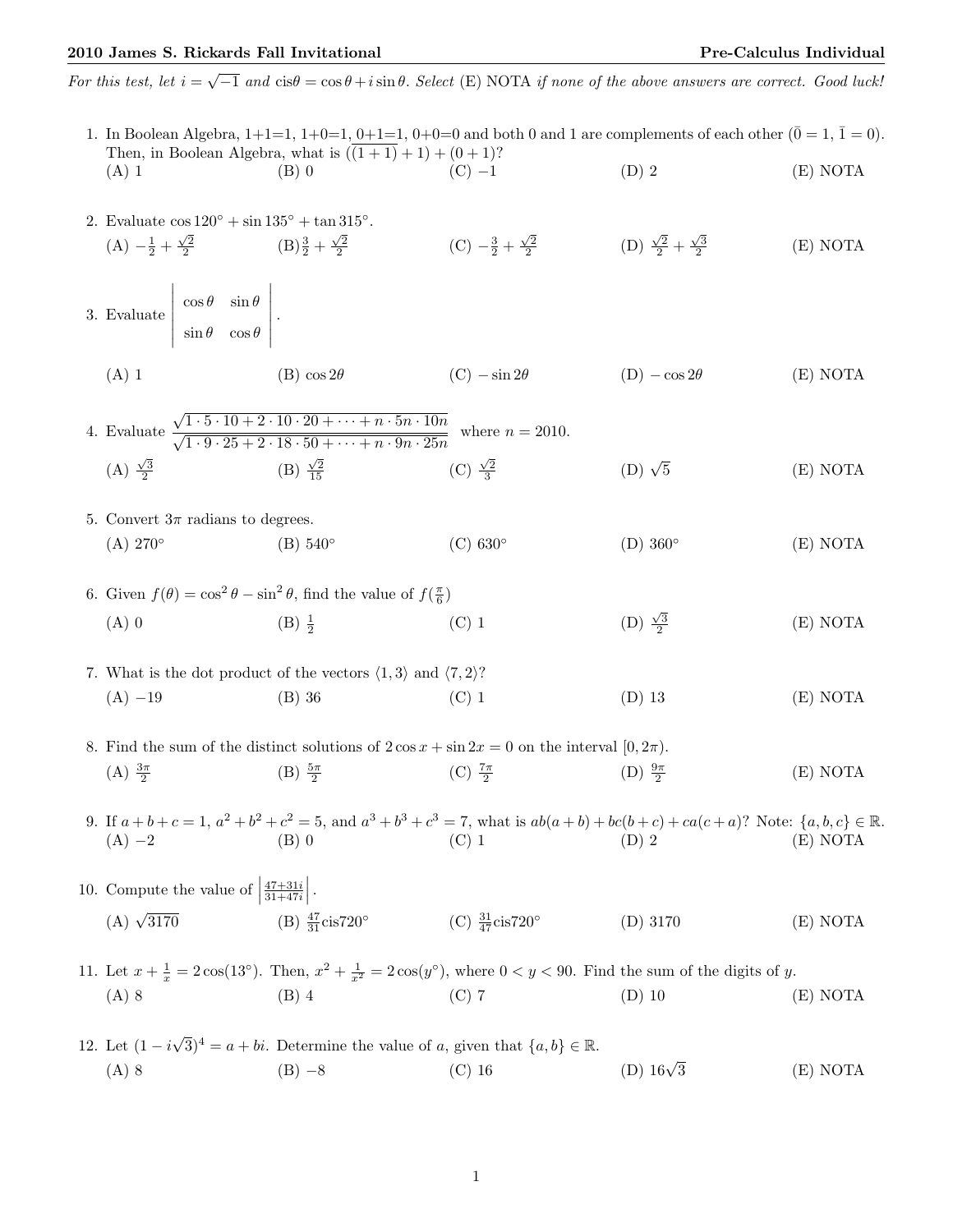## 2010 James S. Rickards Fall Invitational Pre-Calculus Individual

13. Compute  $\tan 10° \tan 20° \tan 30° \tan 40° \tan 60° \tan 50° \tan 60° \tan 70° \tan 80°$ .

## (A)  $\frac{1}{2} + \frac{\sqrt{3}}{2}$ (B) 1 (C)  $\sqrt{3}$  $\overline{3}$  (D) cot 10° cot 20° cot 30° (E) NOTA

- 14. The coach of a certain high school basketball team is holding a tryout. The players who make the cut will be assigned jerseys with numbers from 0 to 20  $(0, 1, 2, 3, ..., 20)$ . What is the minimum number of players that the team must have to ensure that two consectuive jersey numbers will be assigned?
	- (A) 10 (B) 11 (C) 12 (D) 13 (E) NOTA

15. Given  $f(x) = (x+1)$  and  $g(x) = x^2$ , find  $f(x) + g(x) + (f \circ g)(x) + (f \cdot g)(x)$ (A)  $x^3 + 3x^2 + 3x + 2$  (B)  $x^3 + 3x^2 + x + 2$  (C)  $x^3 + 2x^2 + 2x + 1$  (D)  $x^3 + 3x$  $(E)$  NOTA

16. In triangle  $\triangle ABC$ ,  $\overline{BC} = 4$ ,  $\overline{AC} = 7$ , and  $\angle C = 60^{\circ}$ . Find  $\overline{AB}$ .  $(A)$   $\sqrt{37}$  $(B)$   $\sqrt{93}$ (C) 3 (D)  $\triangle$  Does Not Exist (E) NOTA

17. The roots of the polynomial  $x^{18} - 1 = 0$  are called the eighteenth roots of unity, namely  $r_1, r_2, r_3, \ldots, r_{18}$ . Given that  $r_1 = 1$ , compute the value of  $r_2 + r_3 + \cdots + r_{18}$ . (A) 1 (B) cis( $\frac{\pi}{9}$ ) (C) cis $(\frac{\pi}{18})$  $(D) -1$  (E) NOTA

18. If  $\frac{5x+7}{x^2+3x+2} = \frac{A}{x+}$  $\frac{A}{x+1} + \frac{B}{x+1}$  $\frac{B}{x+2}$  where A and B are real numbers, then  $A \cdot B =$ (A) 4 (B) 5 (C) 6 (D) 18 (E) NOTA

19. Evaluate 
$$
\cos(\frac{\pi}{|a|})
$$
 given that  $\begin{cases} 2x - a = 7 \\ x + 2y + 3a = 2 \\ x - y = 2 \end{cases}$ .  
\n(A) -1 (B) 0 (C)  $\frac{1}{2}$  (D)  $\frac{\sqrt{3}}{2}$  (E) NOTA

20. Steve and Dan are running a 100 meter race (where 100 meters is the distance from the starting line to the finish line). Steve starts 10 meters in front of the starting line, and Dan starts at the starting line. However, Steve was 4 meters behind the finish line when Dan finished the race. How far ahead, in meters, of the starting line would Steve have to start for both Steve and Dan to finish the race together? (They both run at constant rates the whole race).

(A) 12 (B) 14 (C) 16 (D) 18 (E) NOTA

21. Determine the value of the eccentricity of the non-degenerate conic section  $x^2 + 2xy + y^2 - 5x + 11y + 130 = 0$ . (A) 0 (B) 1 (C) −1 (D) 2 (E) NOTA

22. Let  $a$  equal the sum of the possible remainders when a perfect square is divided by 5 and let  $b$  equal the sum of the possible remainders when a perfect square is divided by 6. Compute  $5\cos(\alpha\pi) + \sin(b\pi)$ .

(A) −5 (B) −1 (C) 0 (D) 1 (E) NOTA

23. Determine the type of conic section in the xy−plane given by the parametric equations  $y = \sin^2 t$  and  $x = 5 \cos t$ . (A) circle (B) ellipse (C) hyperbola (D) parabola (E) NOTA